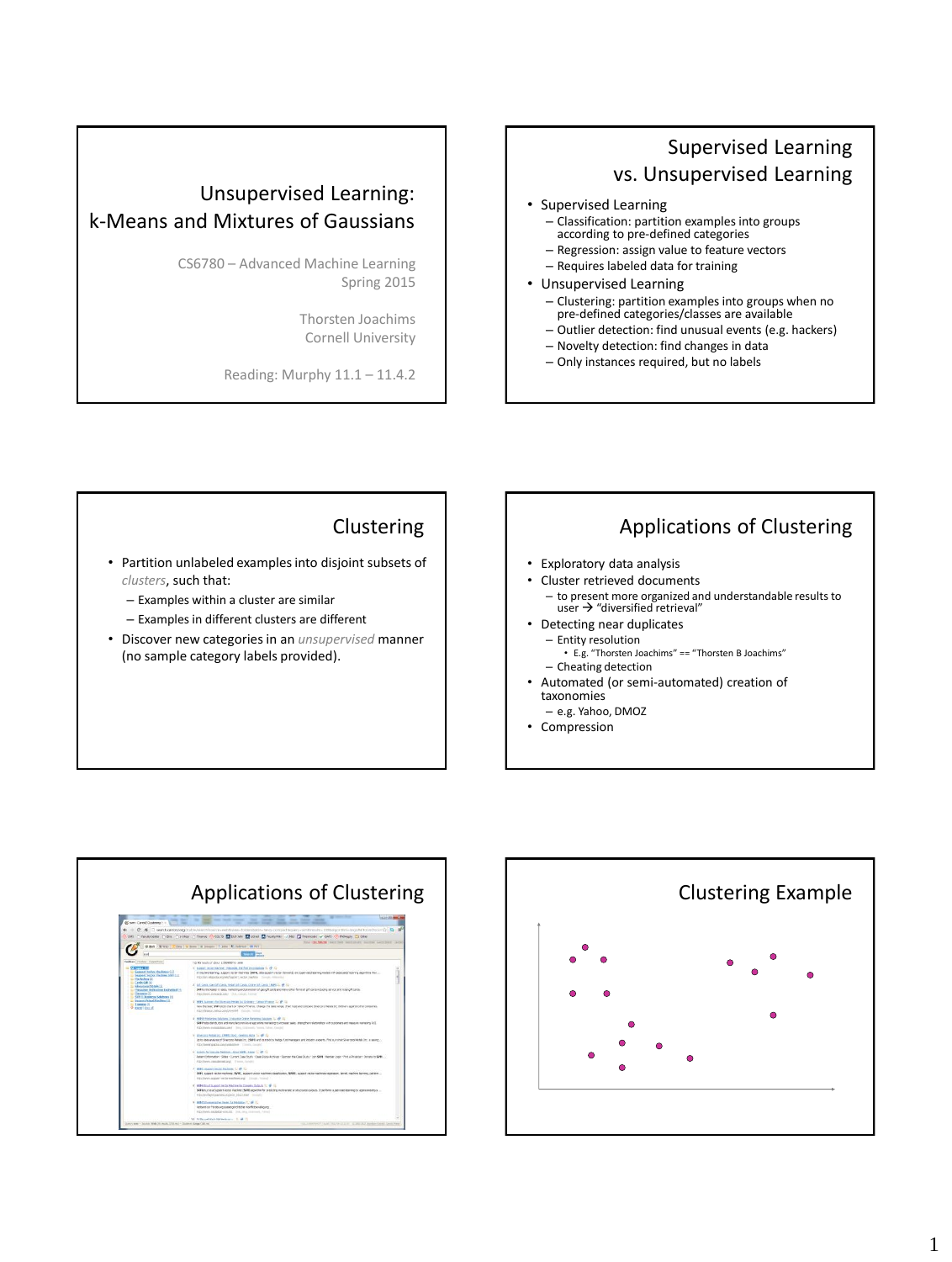









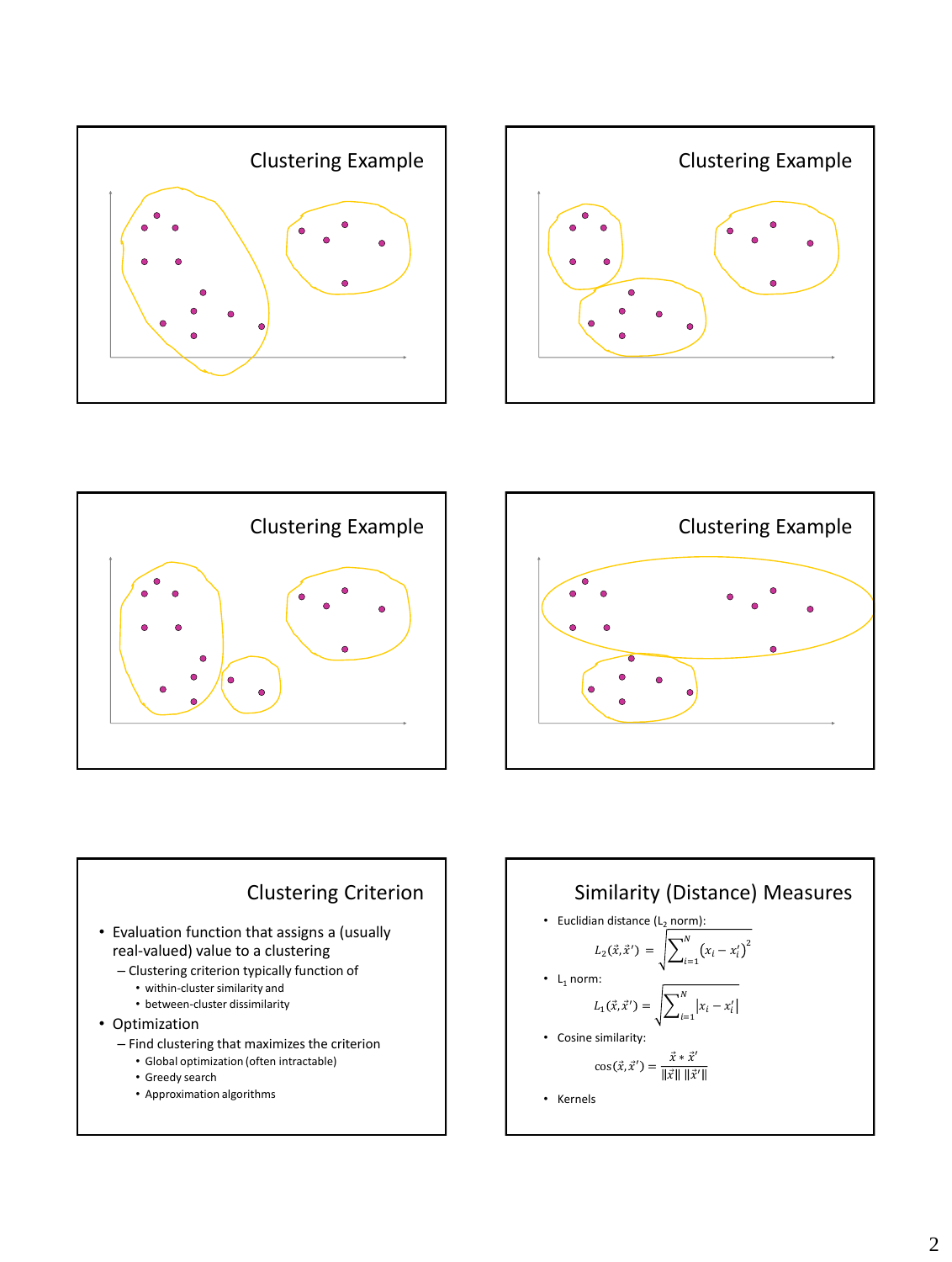





### Time Complexity

- Assume computing distance between two instances is  $O(N)$  where *N* is the dimensionality of the vectors.
- Reassigning clusters for *n* points: O(*kn*) distance computations, or O(*knN*).
- Computing centroids: Each instance gets added once to some centroid: O(*nN*).
- Assume these two steps are each done once for *i* iterations: O(*iknN*).
- Linear in all relevant factors, assuming a fixed number of iterations.

## Buckshot Algorithm

#### Problem

- Results can vary based on random seed selection, especially for high-dimensional data.
- Some seeds can result in poor convergence rate, or convergence to sub-optimal clusterings.
- Idea: Combine HAC and K-means clustering. • First randomly take a sample of instances of size  $n^{1/2}$
- Run group-average HAC on this sample
- Use the results of HAC as initial seeds for K-means.
- Overall algorithm is efficient and avoids problems of bad seed selection.

#### Non-Hierarchical Clustering

- K-means clustering ("hard")
- Mixtures of Gaussians and training via Expectation maximization Algorithm ("soft")

## Clustering as Prediction

#### • Setup

- $-$  Learning Task:  $P(X)$
- Training Sample:  $S = (\vec{x}_1, ..., \vec{x}_n)$
- Hypothesis Space:  $H = \{h_1, ..., h_{|H|}\}$  each describes  $P(X|h_i)$  where  $h_i$  are parameters
- Goal: learn which  $P(X|h_i)$  produces the data
- What to predict?
	- Predict where new points are going to fall